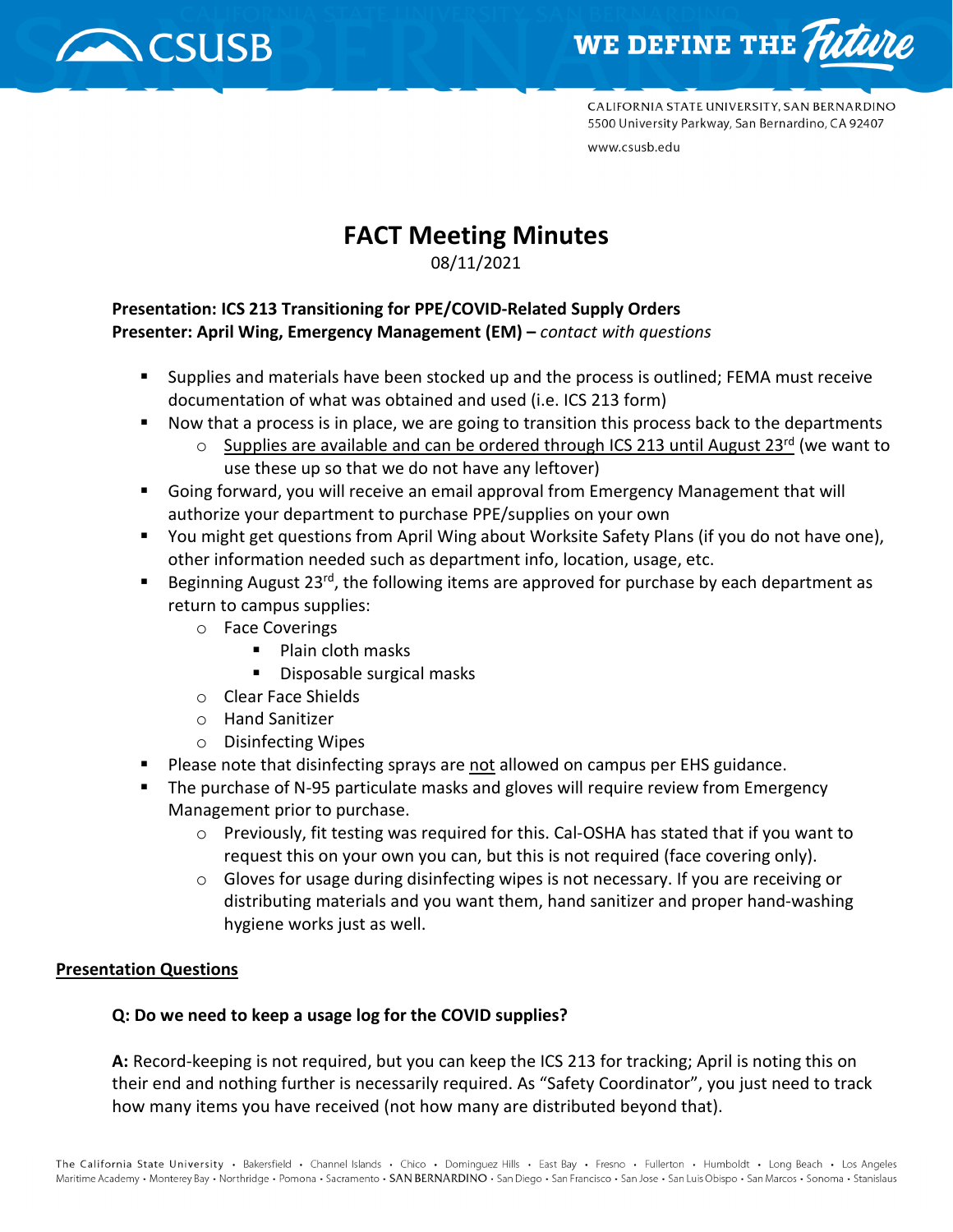# **Q: From 8/23 will the end users still need to complete and attach the FEMA form when they start to order directly with purchasing?**

A: After August 23<sup>rd</sup>, we will revert to the normal ordering process through Procurement; they can provide guidance on this where needed

# **Q: Plexiglass for the front office (purchasing)?**

**A:** When the CDC stated social distancing was no longer required, the campus determined that plexiglass would not be needed/purchased at this time. Administration is trying to manage the continuity across the board and campus with this regulation so departments shouldn't be purchasing this on their own either. EH&S has stated that plexiglass is an unauthorized purchase at this time. Marlowe Anderson is going to have this discussion with Jenny/Facilities to find out more so that we can address the inquiry of plexiglass for those that still want it.

# **Q: Starting 8/23, if we need to purchase disinfecting wipes, masks, etc. Do we need to use 660947 for COVID related expenses or can we use 660003?**

**A:** The use of 660947 is no longer needed and these costs are not reimbursable (departments will also be responsible for these costs)

# **Q: N95 Masks are not authorized? Correct?**

**A:** N95 masks requires EOC approval and the ICS 213 form to Emergency Management **\*\*\*\*\*\***

### **DACS:**

### **Marlene Ambriz**

- DACS has been updated, additional functions for budget and property management have been added. You can also submit repair requests through DACS.
- Biggest change is that anyone with a Coyote ID can submit a request in DACS; it will be routed to the appropriate administrator for approval.

#### **Budget: Dena Chester**

- **2021/22 budget has been approved by Cabinet (including rollover, which will go back to the** divisions and it will be their discretion as to how that is distributed, or if it's kept centrally)
- **Posting of the budget: Questica Upgrade occurred during year-end and testing went great. The** live version is not allowing the budget to be posted for the new fiscal year. Dena and UBO are working with Questica to have this corrected as soon as possible. Deadlines will be pushed, if needed, depending on how long the fix takes to rectify.
- Budget Adjustments: September, March and  $2^{nd}$  week of December (additional date added)
- **Danelle has been working with the analysts to delete positions that haven't been used for 2**years; 300 positions are in the process of deletion. If you have questions, contact Danelle Apodaca (the analysts are aware of which positions those are).
- Completed HEERF claims should be submitted ASAP so that Dena can process them. In-progress items can wait, Dena will reach out as/if needed.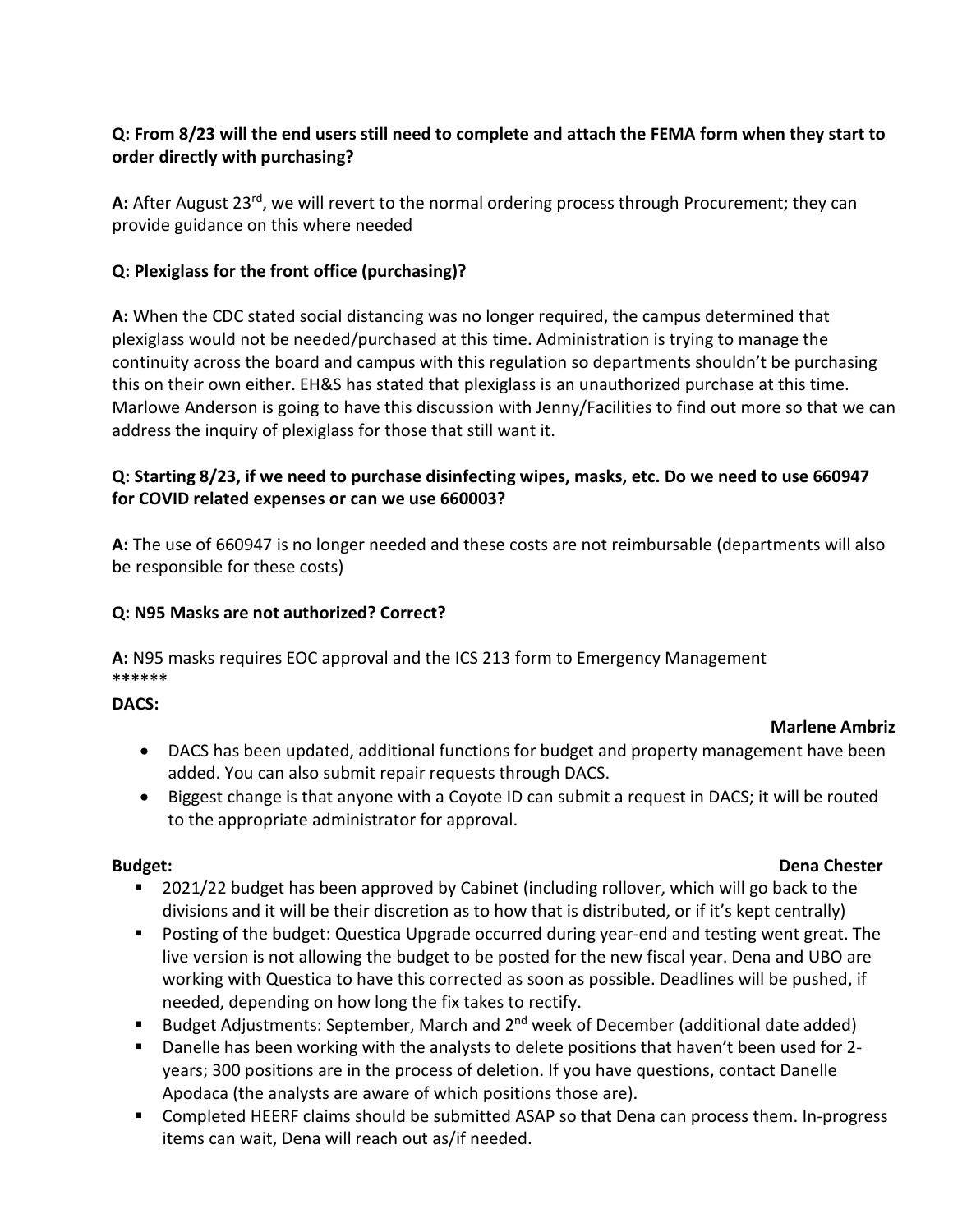### **Accounting Services: Mimi Badulis / Rima Tan / Khristine Barraza**

- Auxiliary: you will be able to see 'Period 0' for FY 21/22
- State-side closing is still in progress, hoping for tomorrow (August 12); if you were working with Eliana on anything, please allow time as things are still being processed.

### **Accounts Payable: Jay Wood**

- **Petty Cash Reimbursements have been on a Direct Expenditure form while we've telecommuted** process and everyone was working from home. Please continue to do this and submit to [payables@csusb.edu](mailto:payables@csusb.edu) until further notice; these will be processed in check form. This entire process is currently in review and will likely change in the future. The "Generic Invoice" for petty cash through the Direct Expenditure is being waived for this request (AP staff are aware).
	- o A UPEC form will also be required for an employee reimbursement
- CSUSB Corporate Card is in testing phase in progress; reorganization of the various expenditure types is underway so the menu will look different in Concur for now. Please do not use any nontravel related options at this time, you will see them because reorganization is in progress.

#### **Travel: Mona Sinha**

 No travel updates; to reiterate, if you see other non-travel expense types please do not use them as the accounting structure has not yet been established during the construction process.

# **Student Financial Services: Susan Rose / Claudia Enriquez**

- SFS is receiving a high volume of calls and emails but students can do everything online, instructions are on the web and we are strongly encouraging them to go this route.
- **Please contact SFS if you have any questions or concerns.**

# **Procurement: Art Torres / Erika Takenaka**

- **IFICH ATT ITS/Security Team would like to speak at the next FACT meeting for 10-15 minutes**
- Two new form updates:
	- o UPEC (Unauthorized Purchase Explanation Certification Form); signature portion has been updated and can be done through Adobe. Once the department's signature process has been done for "Requestor", "Dean/Chair/Administrator" and "Division VP", Procurement will handle the bottom portion that says "FOR PROCUREMENT AND CONTRACTS OFFICE USE ONLY" (requestor should not add these in Adobe Sign).
		- **Previously the UPEC didn't require Division VP approval, but now does. This is** to ensure that we should not be rendering services prior to a PO being issued
	- o Sole Source Form: again, the signature portion has been updated; please only complete the "DEMARTMENTAL CERTIFICATION" section.
		- True sole source requests will take additional time to approve
	- o Purchasing Requestor's Checklist training (next) is 8/19/21 at 11am-12pm via Zoom
	- o UPEC and Sole Source Forms have been updated on the [Procurement Website:](https://www.csusb.edu/procurement/forms-documents)
		- [Unauthorized Purchase Explanation Certification \(UPEC\)](https://www.csusb.edu/sites/default/files/Unauthorized%20Purchase%20Explanation%20Certification%20%28UPEC%29_20210811.pdf)
		- **[Sole Source Justification](https://www.csusb.edu/sites/default/files/Sole%20Source%20Justification_20210811_0.pdf)**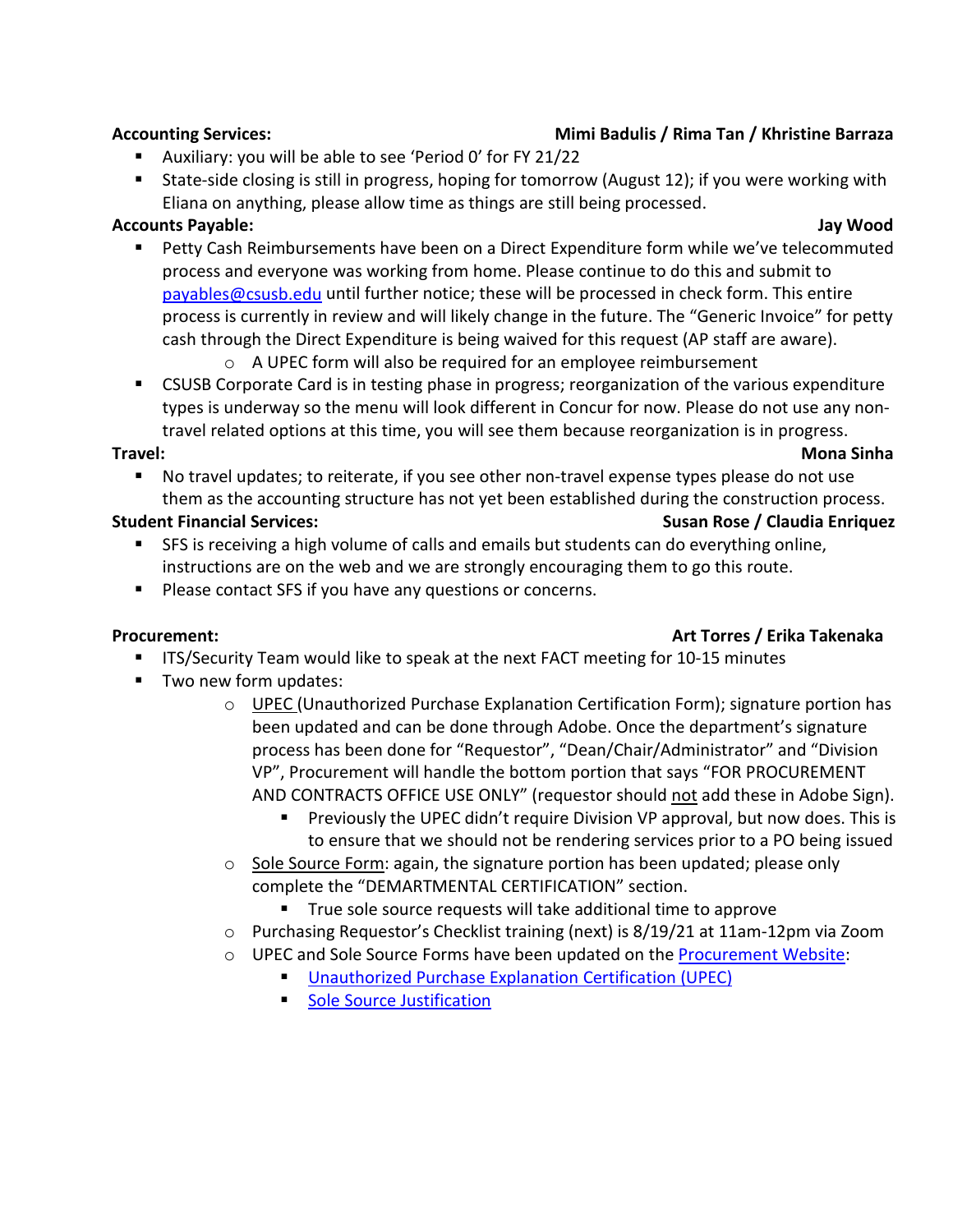#### o **UPEC/Unauthorized Purchase Form Workflow (as of 6/15/21):**



#### o **Sole Source Request Form Workflow (as of 6/15/21):**